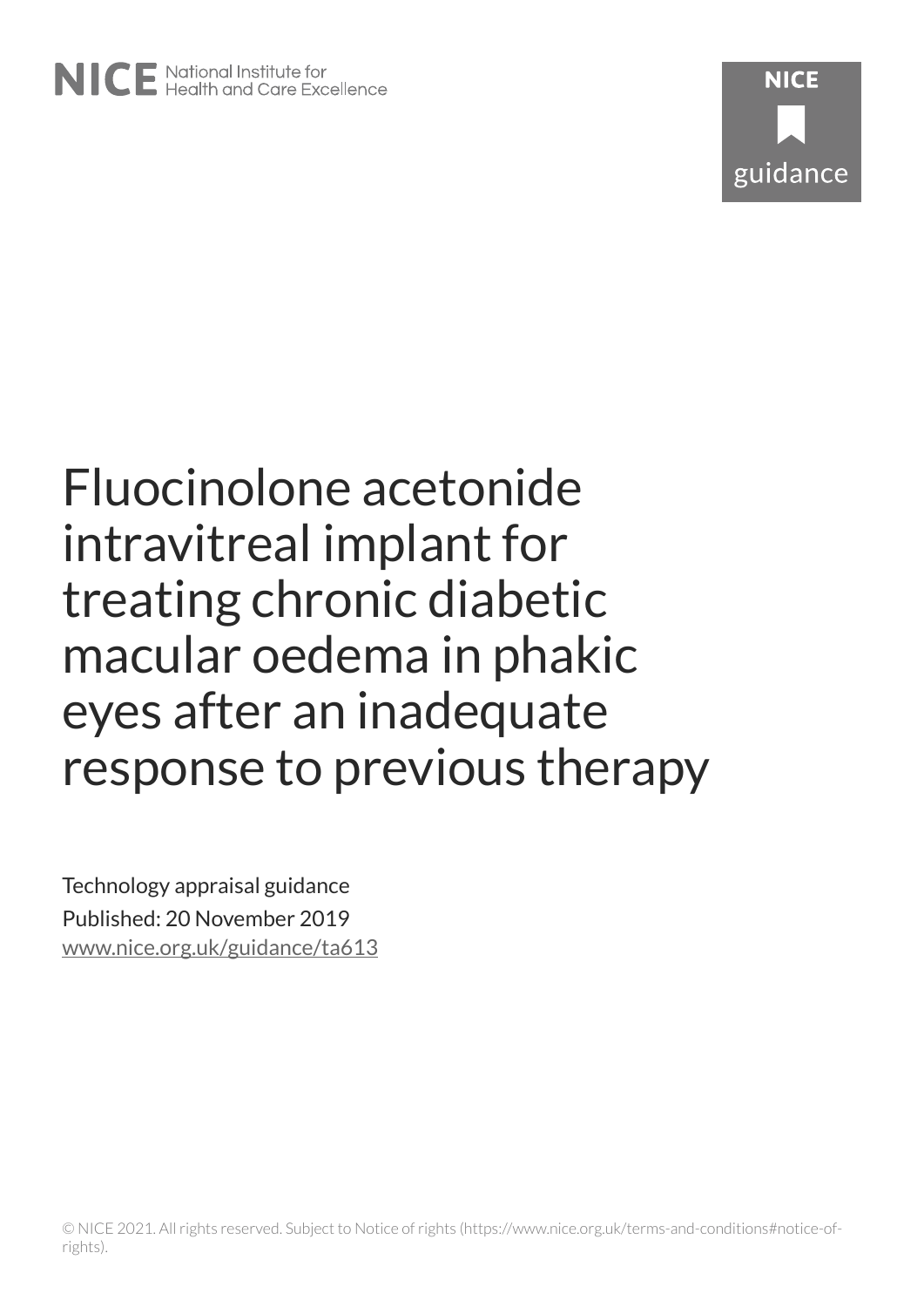# Your responsibility

The recommendations in this guidance represent the view of NICE, arrived at after careful consideration of the evidence available. When exercising their judgement, health professionals are expected to take this guidance fully into account, alongside the individual needs, preferences and values of their patients. The application of the recommendations in this guidance are at the discretion of health professionals and their individual patients and do not override the responsibility of healthcare professionals to make decisions appropriate to the circumstances of the individual patient, in consultation with the patient and/or their carer or guardian.

Commissioners and/or providers have a responsibility to provide the funding required to enable the guidance to be applied when individual health professionals and their patients wish to use it, in accordance with the NHS Constitution. They should do so in light of their duties to have due regard to the need to eliminate unlawful discrimination, to advance equality of opportunity and to reduce health inequalities.

Commissioners and providers have a responsibility to promote an environmentally sustainable health and care system and should [assess and reduce the environmental impact of implementing](https://www.nice.org.uk/about/who-we-are/sustainability)  [NICE recommendations w](https://www.nice.org.uk/about/who-we-are/sustainability)herever possible.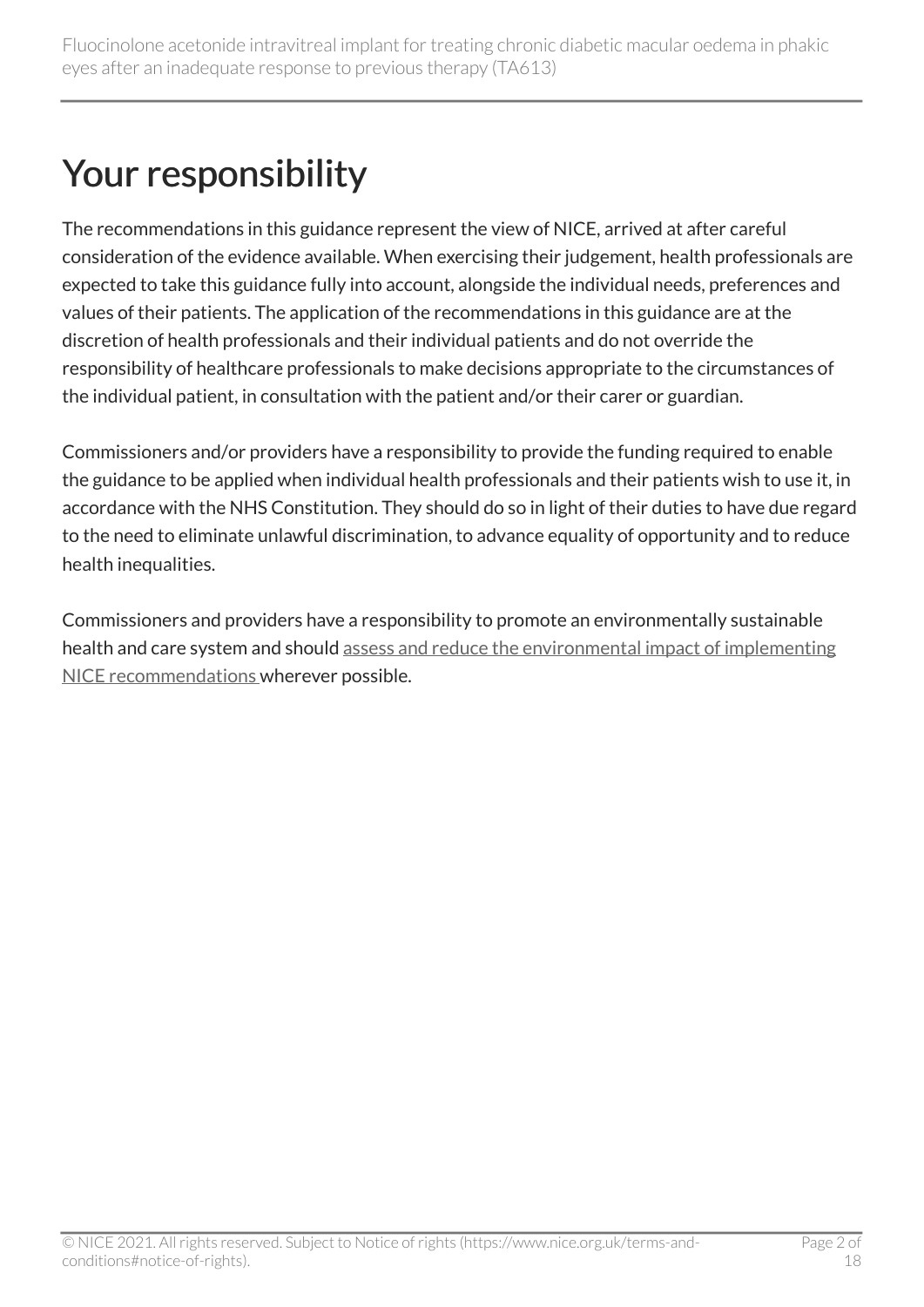Fluocinolone acetonide intravitreal implant for treating chronic diabetic macular oedema in phakic eyes after an inadequate response to previous therapy (TA613)

# **Contents**

| $\overline{4}$ |
|----------------|
|                |
|                |
| 6              |
| 6              |
| $\overline{7}$ |
| -8             |
| 10             |
| 13             |
| 14             |
| 15             |
| 16             |
|                |
|                |
|                |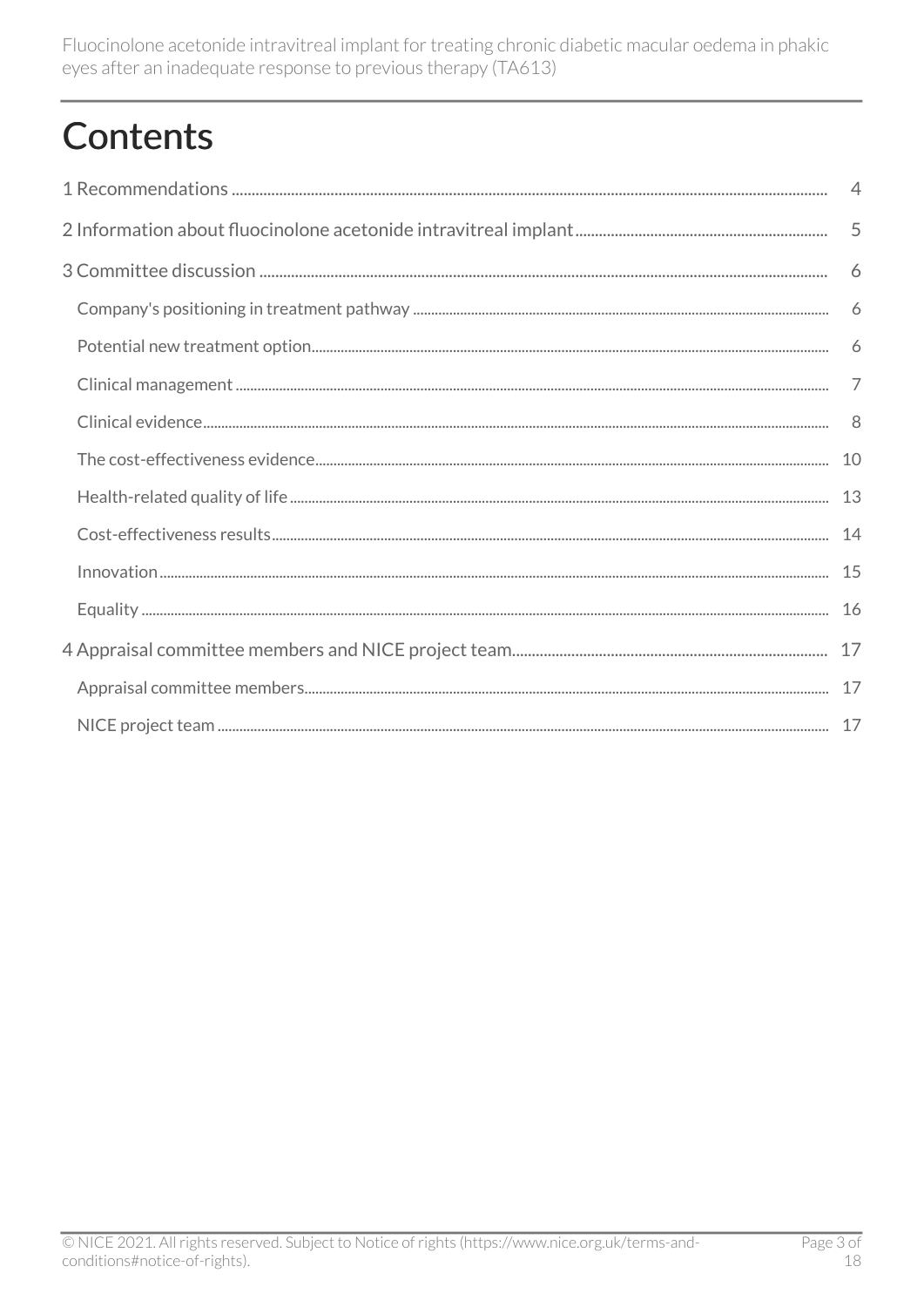Fluocinolone acetonide intravitreal implant for treating chronic diabetic macular oedema in phakic eyes after an inadequate response to previous therapy (TA613)

This guidance partially replaces TA301.

### <span id="page-3-0"></span>1 Recommendations

- 1.1 Fluocinolone acetonide intravitreal implant is not recommended as an option for treating chronic diabetic macular oedema that is insufficiently responsive to available therapies in an eye with a natural lens (phakic eye).
- 1.2 This recommendation is not intended to affect treatment with fluocinolone acetonide intravitreal implant that was started in the NHS before this guidance was published. People having treatment outside this recommendation may continue without change to the funding arrangements in place for them before this guidance was published, until they and their NHS clinician consider it appropriate to stop.

#### Why the committee made these recommendations

Treatments for untreated chronic diabetic macular oedema include laser therapy and anti-vascular endothelial growth factors (VEGFs). There are no further treatment options for eyes with a natural lens (phakic eyes).

The company submitted evidence for people with phakic eyes and symptomatic cataracts. Clinical trial evidence compares the effectiveness of fluocinolone acetonide intravitreal implant and sham in people with chronic diabetic macular oedema who already had at least 1 laser treatment. Only very few people had anti-VEGFs before the trial and few people had phakic eyes with symptomatic cataracts. Also, non-comparative studies used to support the company's submission only include few people with phakic eyes and symptomatic cataract. No other data for this group have been identified. This makes it difficult to establish if fluocinolone acetonide intravitreal implant works better than usual care for these people, especially in the long term.

Because of the lack of clinical evidence, the cost-effectiveness estimates for fluocinolone acetonide intravitreal implant are also uncertain. Even the lowest clinically plausible cost-effectiveness estimates are substantially higher than what NICE normally considers an acceptable use of NHS resources. Therefore, fluocinolone acetonide intravitreal implant is not recommended for treating chronic diabetic macular oedema that is insufficiently responsive to available therapies in an eye with a natural lens (phakic eye).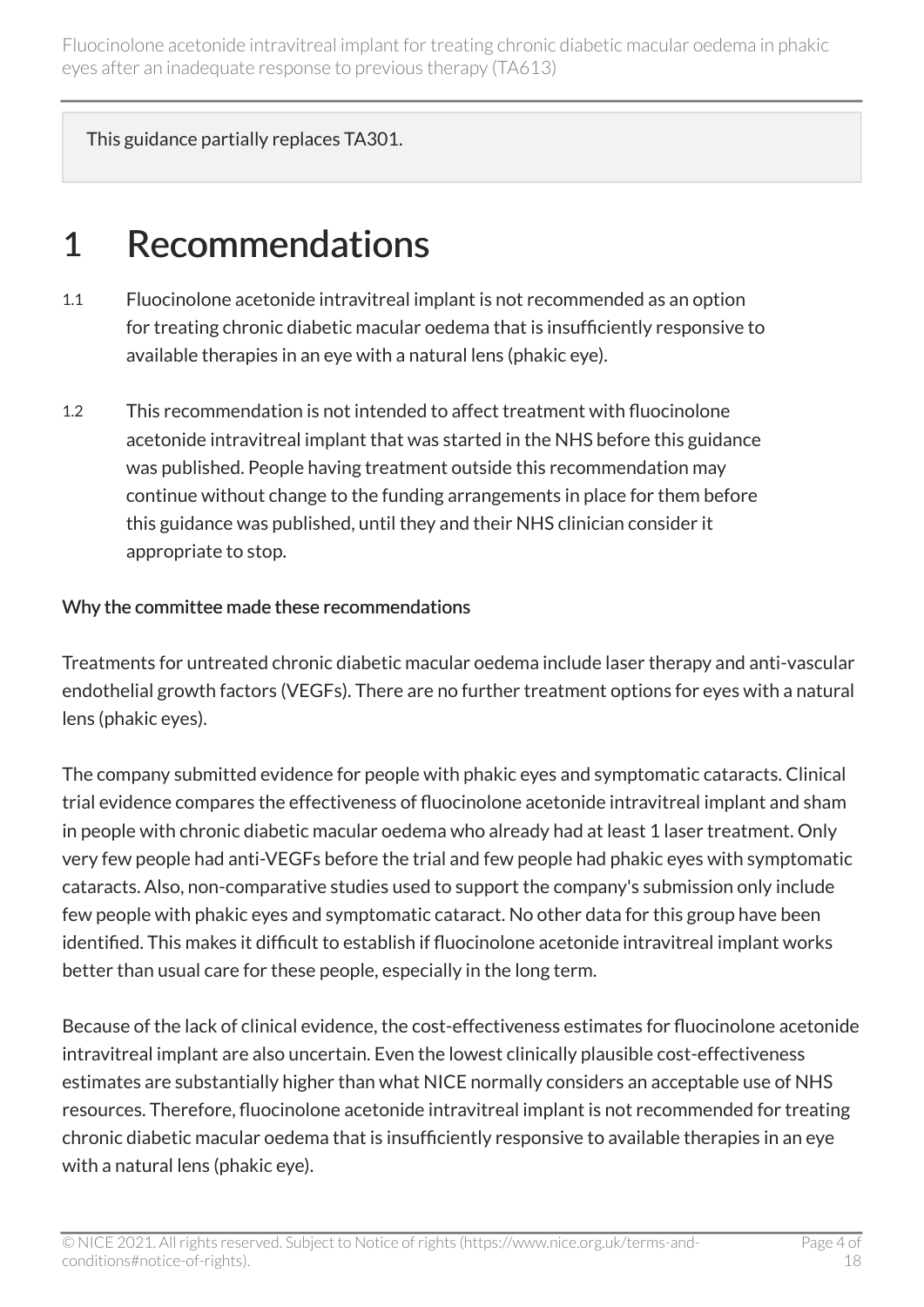# <span id="page-4-0"></span>2 Information about fluocinolone acetonide intravitreal implant

| Information about fluocinolone acetonide intravitreal implant |  |  |  |
|---------------------------------------------------------------|--|--|--|
|---------------------------------------------------------------|--|--|--|

| <b>Marketing</b><br>authorisation<br>indication | Fluocinolone acetonide intravitreal implant (Iluvien, Alimera Sciences) is<br>indicated for 'the treatment of vision impairment associated with chronic<br>diabetic macular oedema, (DMO) considered insufficiently responsive to<br>available therapies'.                                                                                                            |
|-------------------------------------------------|-----------------------------------------------------------------------------------------------------------------------------------------------------------------------------------------------------------------------------------------------------------------------------------------------------------------------------------------------------------------------|
| Dosage in<br>the<br>marketing<br>authorisation  | Fluocinolone acetonide intravitreal implant is administered through intravitreal<br>injection. Each implant contains 0.19 mg of fluocinolone acetonide and releases<br>fluocinolone acetonide for up to 36 months.                                                                                                                                                    |
| Price                                           | £5,500 per implant (excluding VAT, BNF online, accessed June 2019).<br>The company has a commercial arrangement. This makes fluocinolone acetonide<br>intravitreal implant available to the NHS with a discount and it would have also<br>applied to this indication if the technology had been recommended. The size of<br>the discount is commercial in confidence. |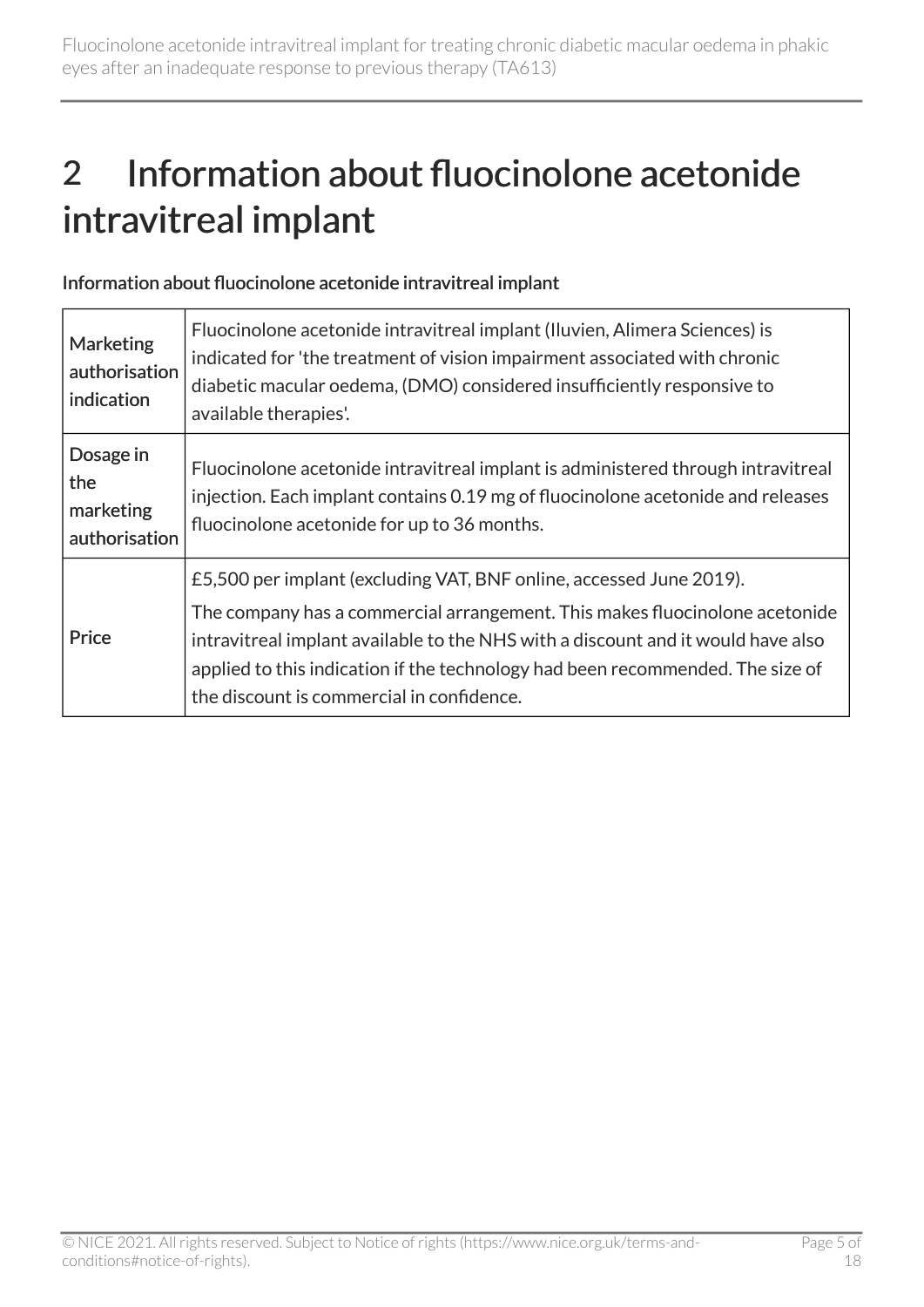# <span id="page-5-0"></span>3 Committee discussion

The appraisal committee ([section 4\)](#page-16-1) considered evidence submitted by Alimera Sciences and a review of this submission by the evidence review group (ERG). See the [committee papers](http://www.nice.org.uk/guidance/TA613/evidence) for full details of the evidence.

### <span id="page-5-1"></span>Company's positioning in treatment pathway

#### The company's proposed population is narrower than that in the NICE scope and the marketing authorisation

3.1 [NICE's technology appraisal guidance on fluocinolone acetonide intravitreal](https://www.nice.org.uk/guidance/ta301)  [implant for treating chronic diabetic macular oedema after an inadequate](https://www.nice.org.uk/guidance/ta301) [response to prior therapy](https://www.nice.org.uk/guidance/ta301) recommends fluocinolone acetonide intravitreal implant only for eyes with an intraocular (pseudophakic) lens. In this part review, the committee considered the effectiveness of fluocinolone acetonide intravitreal implant compared with usual care in phakic eyes. The company submitted evidence for people with phakic eyes and symptomatic cataract, a population identified in [NICE's guideline on the management of cataracts in](https://www.nice.org.uk/guidance/ng77)  [adults](https://www.nice.org.uk/guidance/ng77). The committee understood that these people should be offered cataract surgery but that waiting time for cataract surgery can vary. Also, it agreed that the company's proposed population is narrower than the NICE scope and the marketing authorisation for fluocinolone acetonide intravitreal implant. The committee concluded that it is appropriate to appraise the cost effectiveness of fluocinolone acetonide intravitreal implant in phakic eyes with symptomatic cataracts compared with usual care.

### <span id="page-5-2"></span>Potential new treatment option

#### People with diabetic macular oedema in phakic eyes would welcome a new treatment option

3.2 Diabetic macular oedema is a common complication associated with diabetic retinopathy that can lead to loss of vision. Complications of diabetic macular oedema include cataracts and glaucoma. The patient experts explained that diabetic macular oedema can have a substantial impact on patients' and carers' quality of life. Patients and carers can experience anxiety and stress because of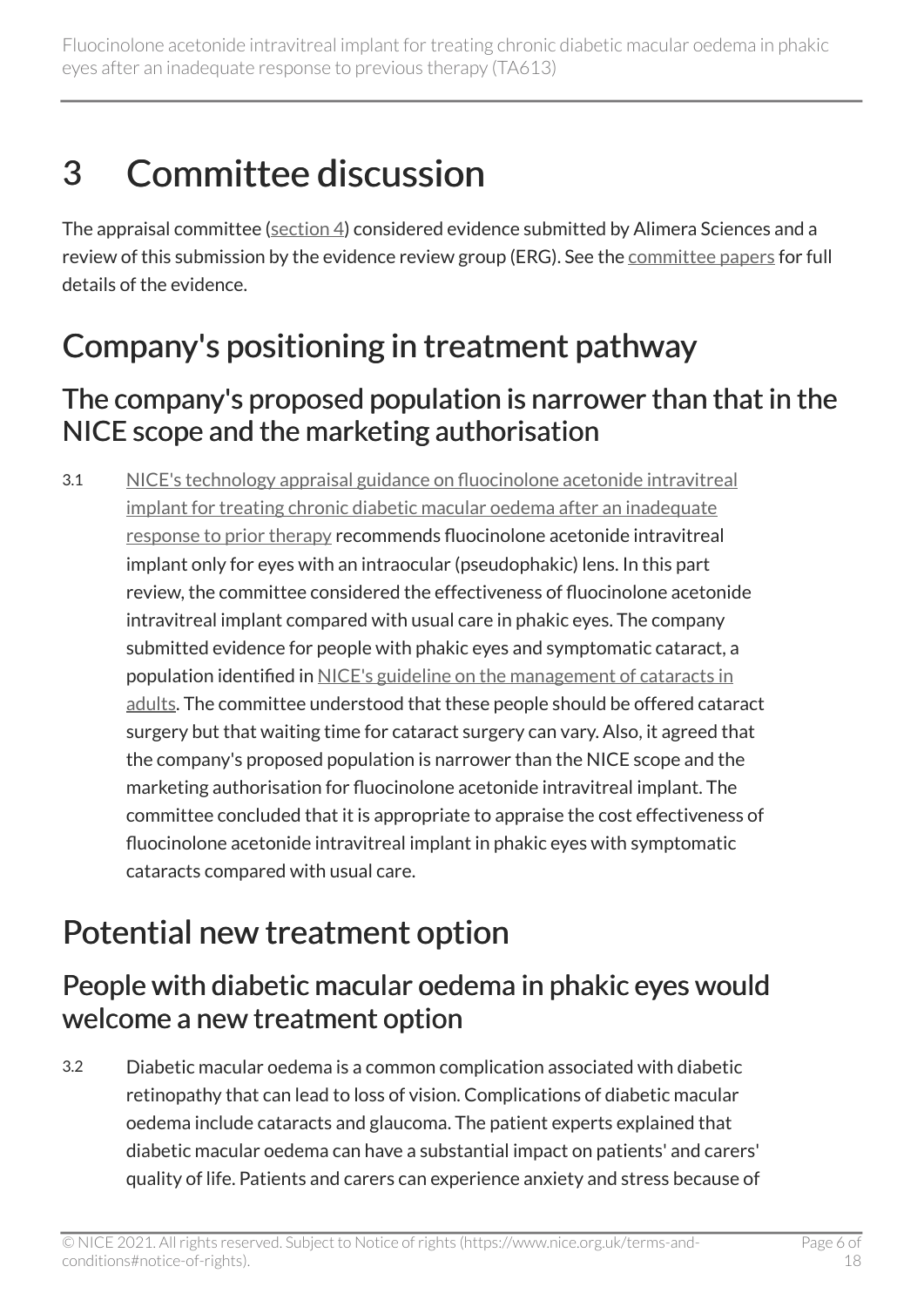the chronic nature of the disease and potential sight loss. Clinical and patient experts highlighted that people with diabetic macular oedema that does not respond well enough to available therapies and who have a natural lens currently have to wait until after cataract surgery before they are offered intravitreal steroid implants. The committee recalled that waiting times for cataract surgery can vary. It was aware that, based on the recommendations in [NICE's technology appraisal guidance on fluocinolone acetonide intravitreal](https://www.nice.org.uk/guidance/ta301)  [implant for treating chronic diabetic macular oedema after an inadequate](https://www.nice.org.uk/guidance/ta301) [response to prior therapy,](https://www.nice.org.uk/guidance/ta301) it is increasingly common for people to get cataract surgery followed immediately by fluocinolone acetonide intravitreal implant during the same procedure. Therefore, if cataract surgery waiting times were improved, the wait for fluocinolone acetonide intravitreal implant for people within the company's proposed population may also be reduced. However, the committee noted that this could not be addressed in a technology appraisal. Clinical experts confirmed that, in some cases, people continue to have antivascular endothelial growth factors (anti-VEGFs), even if they do not work well. The clinical and patient experts explained that adverse events, such as cataract and increased intraocular pressure, caused by the fluocinolone acetonide intravitreal implant are manageable. The committee concluded that people with diabetic macular oedema in phakic eyes would welcome a new treatment option.

### <span id="page-6-0"></span>Clinical management

#### Both laser treatment and anti-VEFGs are appropriate comparators for decision making

3.3 The clinical expert explained that NHS clinical practice for treating diabetic macular oedema has changed since anti-VEGFs were introduced. The committee was aware that most people will initially have anti-VEGFs and that in phakic eyes they might be continued even if they do not work well. The committee understood that there is no difference between people offered laser therapy and anti-VEGFs and that treatment choice is often guided by clinical judgement. It therefore concluded that both laser treatment and anti-VEGFs are appropriate comparators for decision making.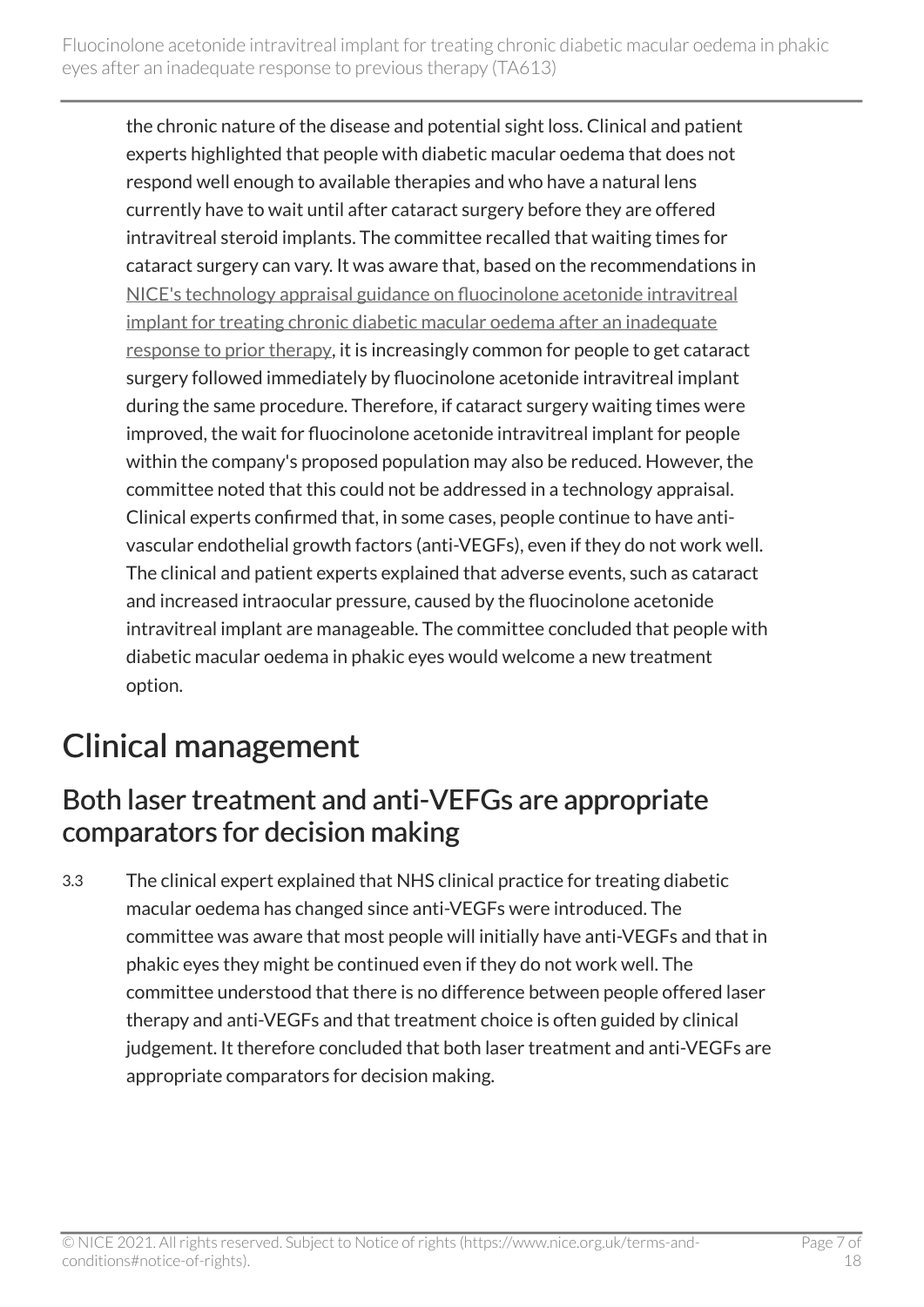Fluocinolone acetonide intravitreal implant for treating chronic diabetic macular oedema in phakic eyes after an inadequate response to previous therapy (TA613)

### <span id="page-7-0"></span>Clinical evidence

### The clinical trial does not reflect NHS clinical practice

3.4 The clinical evidence for fluocinolone acetonide intravitreal implant came from 2 phase 3 randomised sham-injection controlled trials that were analysed as 1 trial (FAME). The follow up was 36 months. FAME was carried out between 2007 and 2010 before anti-VEGFs were introduced. Most people in the trial had previously had at least 1 laser treatment while only few had had anti-VEGFs. Level of response to previous treatment was not an inclusion criterion of the trial. During the trial, people in both arms could have rescue treatments, such as laser therapy, anti-VEGFs and steroids. The company presented data on rescue therapy for 2 subgroups: people with non-chronic diabetic macular oedema and people with chronic diabetic macular oedema. In the latter group, rescue therapy was more common in the sham arm than the intervention arm; rescue laser therapy (62% compared with 41%), anti-VEGFs (15% compared with 3%) and triamcinolone (24% compared with 8%). The company did not present rescue therapy data for phakic eyes. The committee understood that most people with diabetic macular oedema will have anti-VEGFs and that rescue therapy is not used in clinical practice. Also, in FAME, very few people had symptomatic cataract at baseline but the company positions fluocinolone acetonide intravitreal implant for people with diabetic macular oedema in phakic eyes with symptomatic cataract. Therefore, the committee concluded that FAME does not reflect NHS clinical practice, and that results from FAME may not be generalisable to people with chronic diabetic macular oedema in phakic eyes with symptomatic cataract seen in the NHS.

#### <span id="page-7-1"></span>The clinical evidence for people with phakic eyes with symptomatic cataract is limited because of very small numbers

3.5 Visual acuity was the primary outcome in FAME. In people with chronic diabetic macular oedema, the mean change from baseline to month 36 in best corrected visual acuity (BCVA) score was an additional 7.6 letters in the intervention arm and an additional 1.8 letters in the sham arm (p=0.004). The company explained that, in the treatment arm, the improvement was higher in the group with eyes that were phakic at baseline and became pseudophakic after cataract surgery during the study than in eyes that were pseudophakic at baseline (11 compared with 7 letters gained). However, this was not statistically significant. An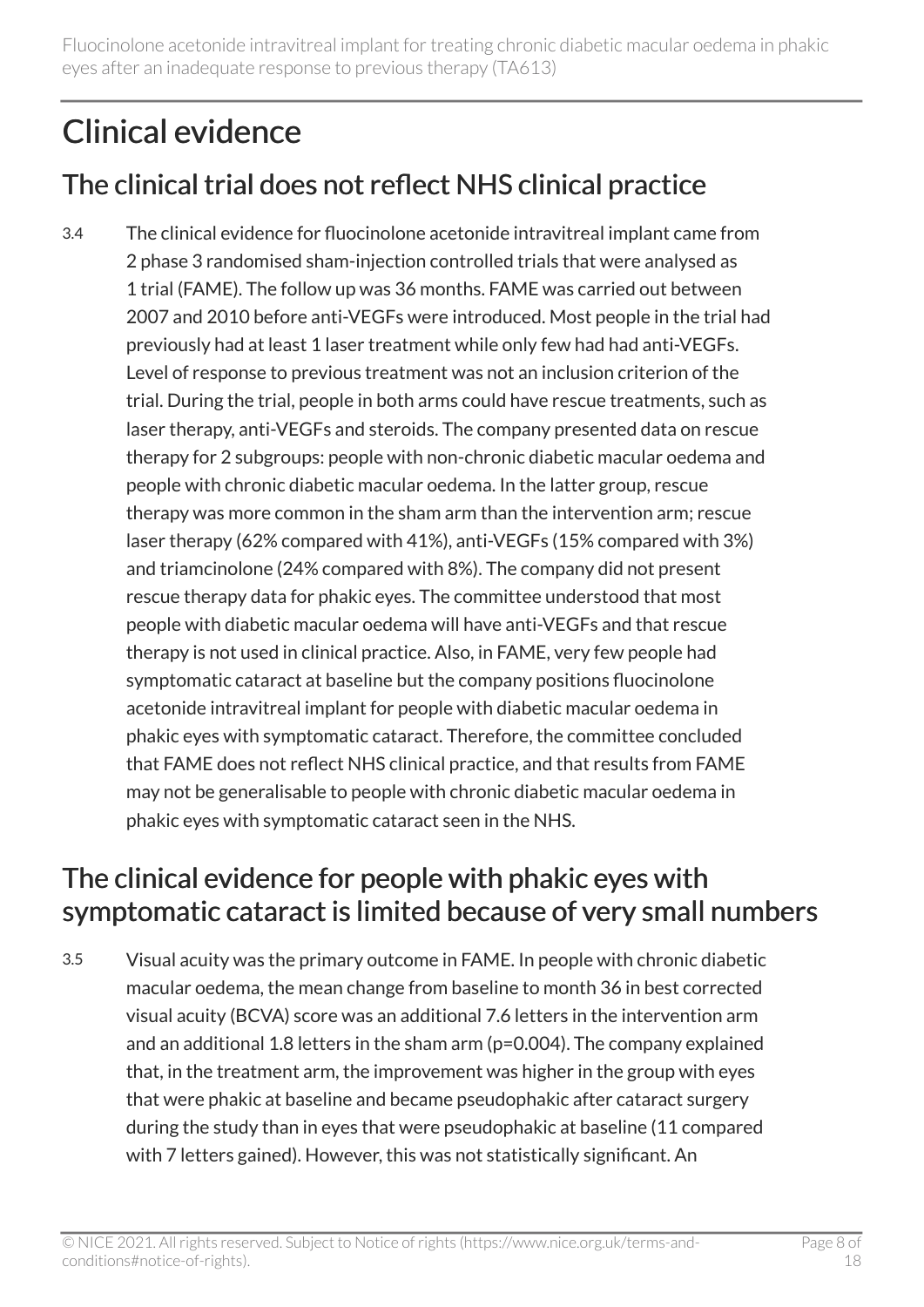improvement was also seen in both arms in the people with phakic eyes and a clinical history of cataract although the improvement was not statistically significant. The data are confidential and cannot be reported here. The clinical expert confirmed that a 5-letter increase in BCVA is considered clinically meaningful. The committee understood that diabetic macular oedema is a disease of the retina and that phakic eyes might benefit from treatment in a similar way to pseudophakic eyes. The clinical expert also explained that treatment of diabetic macular oedema in phakic eyes might save the retina and possibly lead to better outcomes after cataract surgery. However, the committee noted that the FAME trial only included a very small number of people with a clinical history of cataract. There was no prespecified statistical analysis plan to do a subgroup analysis for people with phakic eyes with symptomatic cataract, the company's proposed population for this appraisal. The clinical expert explained that people with cataract are often excluded from clinical trials for diabetic macular oedema. Cataracts make it difficult to see the retina and to assess retinal thickness, which is a relevant clinical factor when assessing diabetic macular oedema. The committee acknowledged the difficulties of doing clinical trials in people with phakic eye and symptomatic cataract. However, it was concerned about the lack of clinical data for this population. The committee agreed that it is plausible that the fluocinolone acetonide intravitreal implant improves visual acuity compared with usual care in phakic eyes with symptomatic cataract, but that this is highly uncertain because the evidence from clinical trials was very limited. The committee concluded that there were not enough data to establish if fluocinolone acetonide intravitreal implant worked better than usual care in phakic eyes with symptomatic cataract.

#### <span id="page-8-0"></span>Non-comparative evidence does not reduce uncertainty in the clinical outcomes because of the extremely small number of people included

3.6 The company presented data from 2 European registry studies that were done after anti-VEGFs were introduced as a treatment option. These studies included few people with phakic eyes and symptomatic cataract who had fluocinolone acetonide intravitreal implant on the same day as cataract surgery. The ERG identified further registry studies, but the company explained that these were inappropriate because it was difficult to identify people with phakic eyes and symptomatic cataract in these studies. The committee acknowledged that, in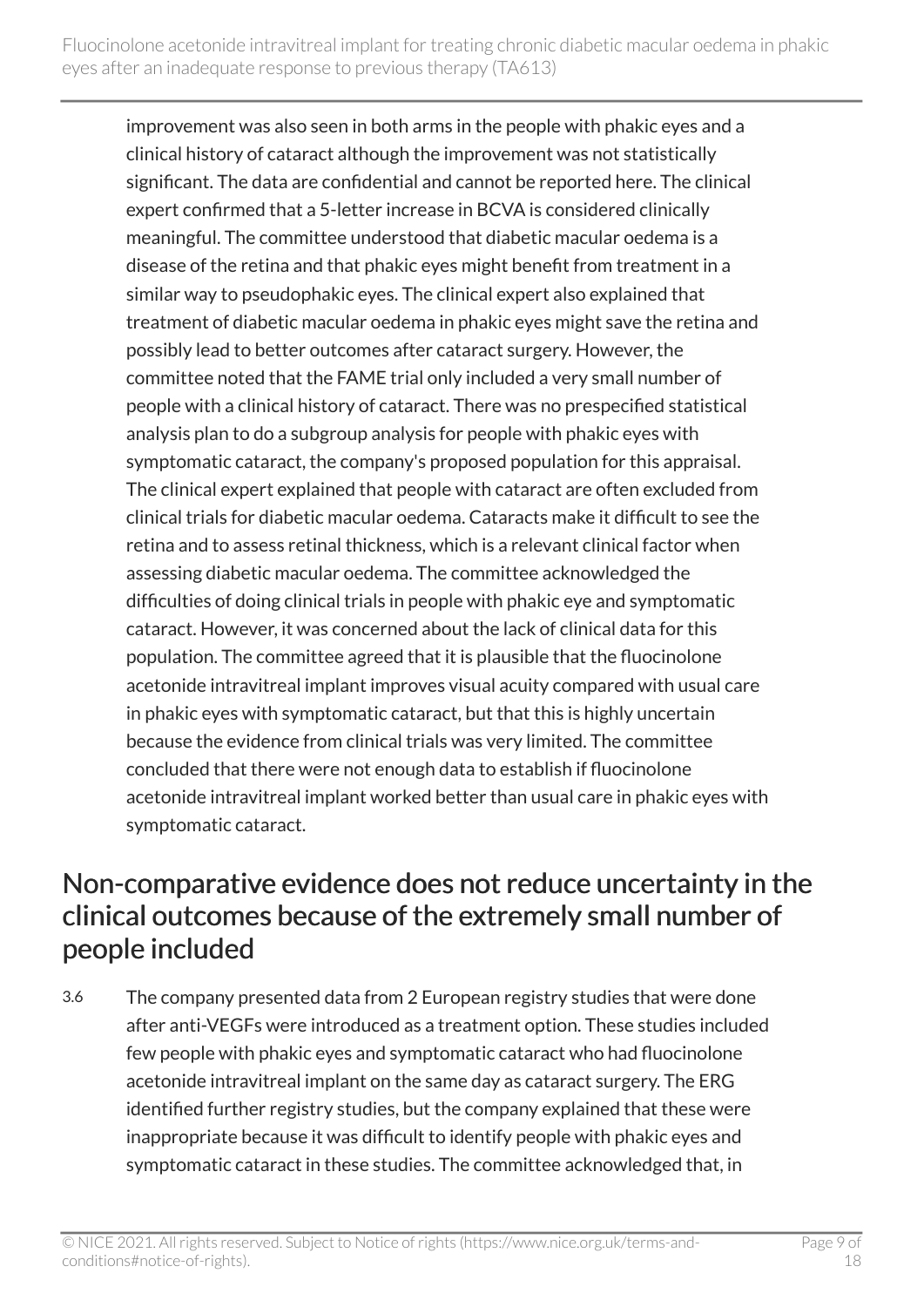England, [NICE's technology appraisal guidance on fluocinolone acetonide](https://www.nice.org.uk/guidance/ta301)  [intravitreal implant for treating chronic diabetic macular oedema after an](https://www.nice.org.uk/guidance/ta301)  [inadequate response to prior therapy](https://www.nice.org.uk/guidance/ta301) limits the use of fluocinolone acetonide implant to pseudophakic eyes and therefore limits the availability of UK noncomparative data. The committee understood that there is limited noncomparative evidence for phakic eyes with symptomatic cataract, therefore it concluded that it is difficult to establish whether fluocinolone acetonide intravitreal implant works better than usual care in this group.

## <span id="page-9-0"></span>The cost-effectiveness evidence

### The model structure is acceptable for decision making

3.7 The company presented a state-transition Markov model. In the model, people moved from health state to health state every 3 months and this was modelled using transition probability matrices informed by the FAME trial. The model simulated both eyes and combined them into bilateral health states. The committee concluded that the model structure was acceptable for decision making.

#### <span id="page-9-1"></span>The BCVA results from the model differ from the FAME results, increasing the uncertainty of what would happen in the long term or in phakic eyes with symptomatic cataracts

3.8 The company validated their model by comparing modelled BCVAs with those seen in FAME. Most model inputs came from the FAME trial with some from non-comparative studies and additional data sources. The committee noted that BCVAs from the model output and FAME trial results were very different, particularly for the sham arm of FAME. It agreed that the effectiveness data used for the usual care arm should be modelled in line with FAME results (see section 3.9). The committee noted that the model included transition probabilities derived from the full population of FAME and discussed the differences between the FAME trial population and the company's proposed population for this appraisal. The committee concluded that BCVA outcomes predicted by the model did not reflect the data seen from FAME. Further uncertainty is introduced when data are extrapolated beyond the FAME trial period of 36 months, to people who previously had anti-VEGFs and to people with phakic eyes with symptomatic cataract.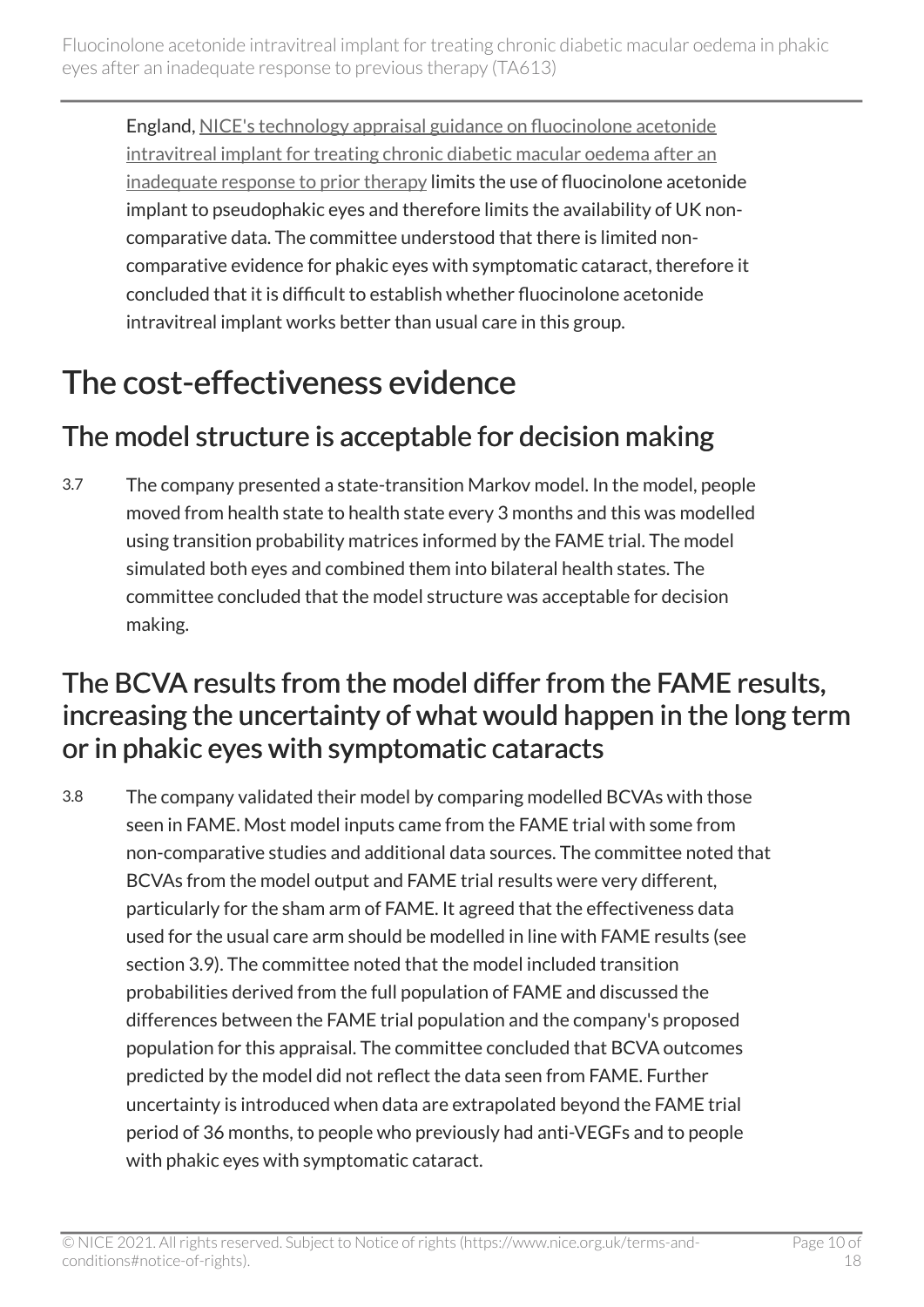#### <span id="page-10-0"></span>The net effect between the treatment arm and the sham arm should be modelled

3.9 In FAME, people in both arms could have rescue treatments which might result in improved vision. The treatment effectiveness in the FAME treatment arm captured both the effect of rescue treatments and fluocinolone acetonide intravitreal implant treatment. The improvement seen in the sham arm might be partly because of rescue therapy and partly because of placebo effect. The company included the full treatment effectiveness in the FAME treatment arm in their model but assumed no change in BCVA in the usual care arm. The company explained that this approach is taken because the sham arm of FAME does not represent current NHS clinical practice and that there is no recovery seen in usual care. Because rescue therapy was used in both arms in FAME, the ERG suggested modelling the net effect between treatment and sham arm. This accounts for the effectiveness seen in the sham arm of FAME and was included in the ERG's base-case model. It substantially increased the incremental costeffectiveness ratio (ICER). The committee agreed that the sham arm in FAME does not represent current NHS clinical practice. However, it noted that both arms included people who had rescue therapies, and agreed that the same issue applied to the treatment arm. In response to consultation, the company presented a schematic and graphs illustrating possible visual acuity outcomes with different treatments. The committee was aware that these graphs represented theoretical outcomes from the model and FAME that it had considered at the first committee meeting. The committee concluded that modelling the net effect was more appropriate than assuming no change in BCVA for the usual care arm, although the trial data and the model outputs in relation to the trial data remained highly uncertain (see [section](#page-7-1) 3.5, [section](#page-8-0) 3.6 and [section](#page-9-1) 3.8).

#### <span id="page-10-1"></span>It is reasonable to assume that people will have more than 1 implant during the first 3 years

3.10 The clinical experts explained that, in line with the summary of product characteristics, an additional fluocinolone acetonide intravitreal implant may be administered after 12 months if worsening or recurrent diabetic macular oedema results in decreased vision or an increase in retinal thickness. In their model, the company assumed an average of 1.06 implants per person over the first 3 years in line with non-comparative data from the Medisoft study.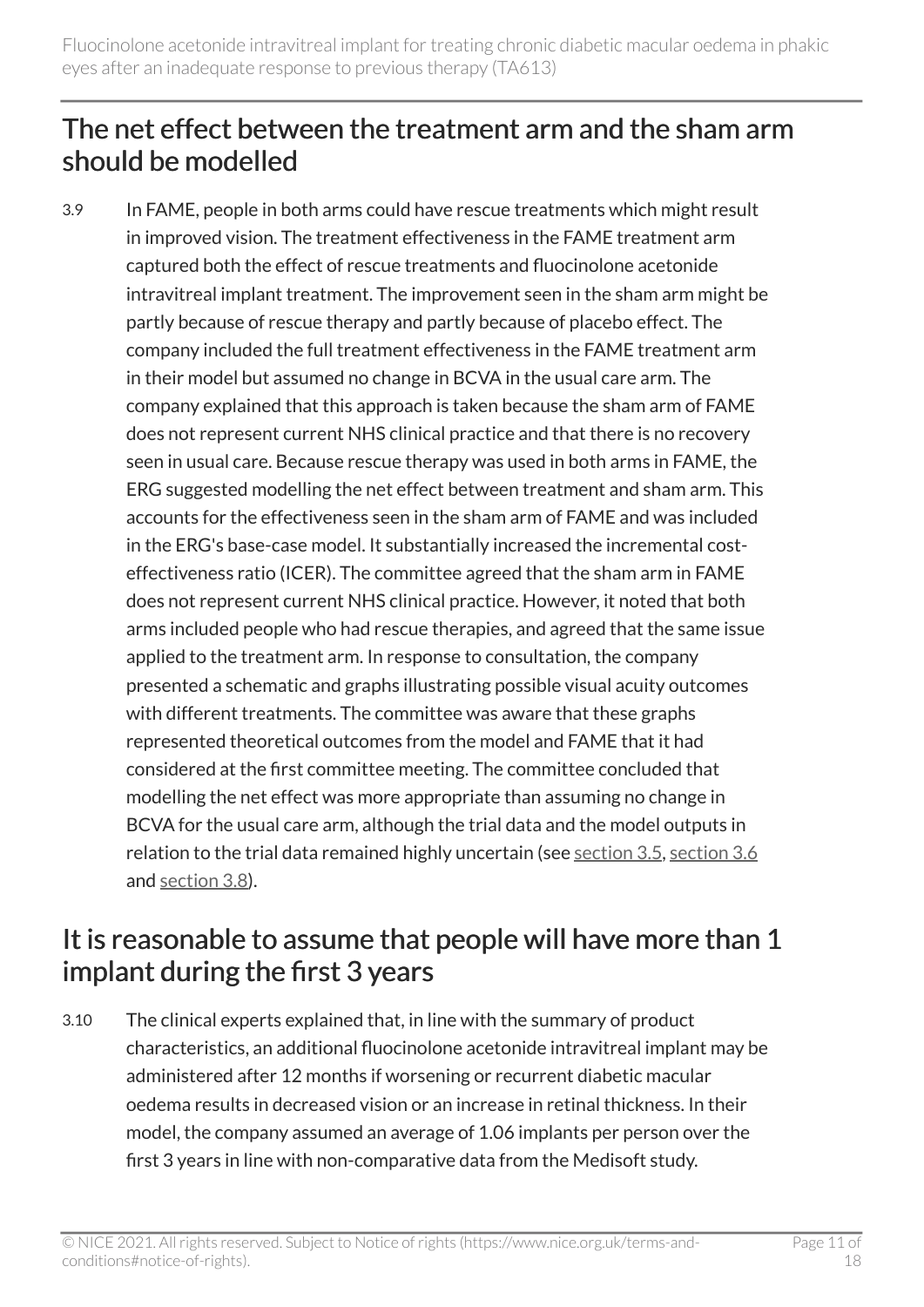However, based on the clinical trial FAME data, the ERG estimated people with chronic diabetic macular oedema had an average of 1.3 implants over the first 3 years. Non-comparative data from the IRISS study suggested that this number is 1.13 implants over the first 3 years. The ERG included the number from the IRISS study in their base-case model. The clinical expert confirmed that some people are likely to have a second implant within the first 3 years. The committee concluded that it is reasonable to assume people may have more than 1 implant during the first 3 years and accepted the ERG's base-case model assumption but noted that this was not a key driver of the cost-effectiveness results.

#### <span id="page-11-0"></span>It is plausible to assume some additional gain from retreatment after 3 years

3.11 The company assumed that people who are retreated after 3 years will experience continued gain in BCVA and that this gain would be similar to the gain seen for the first implant in months 3 to 36. The ERG stated that retreatment with fluocinolone acetonide intravitreal implant at year 3 is more likely to maintain the first 3 years gain in BCVA. The clinical experts confirmed that a second implant might result in additional BCVA gains. The committee concluded that an additional gain in BCVA with a second implant after 3 years is plausible.

#### <span id="page-11-1"></span>About 42% of people with diabetic macular oedema in phakic eyes with symptomatic cataract might get a second implant after 3 years

3.12 Each fluocinolone acetonide intravitreal implant releases 0.2 micrograms per day over about 3 years. The clinical expert explained that people whose diabetic macular oedema responds to the implant might be offered a second implant after 3 years. The clinical expert explained that an increase of 5 letters BCVA or an improvement of retinal thickness by more than 10% is considered clinically relevant. The company estimated that about 36% of people with phakic eyes in the FAME treatment arm would have been retreated because they achieved an improvement in BCVA of 15 or more letters. In people with phakic eyes who had their cataract removed during the trial, this number was higher (42.3%). The committee concluded that about 42% of people with phakic eyes and symptomatic cataracts will be retreated and accepted the assumption in the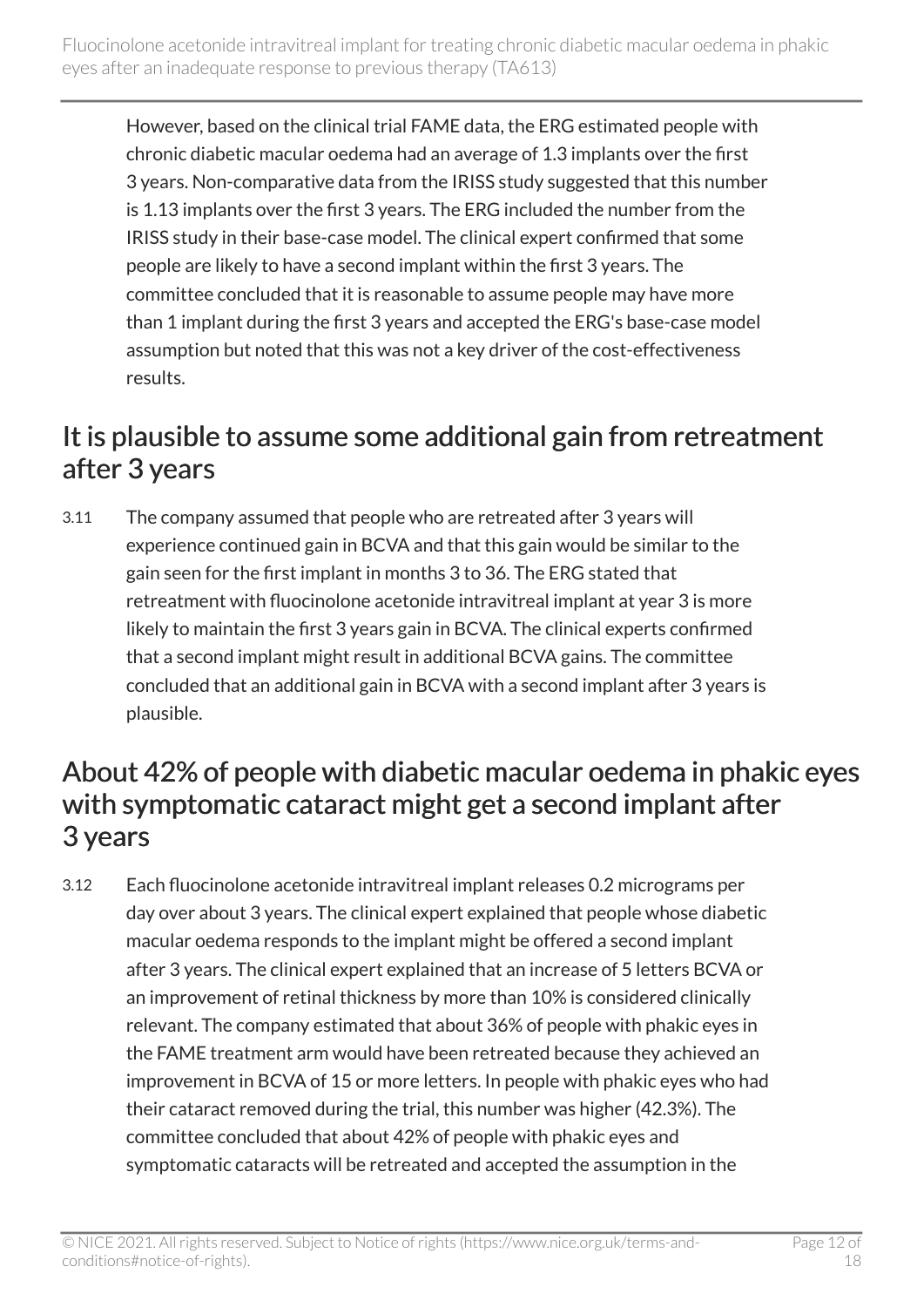ERG's base-case model.

#### <span id="page-12-1"></span>The number of monitoring visits for anti-VEGFs should be in line with registry data

3.13 Anti-VEGFs are established therapy for treating phakic eyes with symptomatic cataract. Therefore, the company included bi-monthly monitoring visits during year 1 (6 visits), 5 visits in year 2, and 4 visits in years 3, 4, 5 and 6. Data from ICE-UK suggested that people having anti-VEGFs are monitored 4 times a year. The committee discussed the frequency of anti-VEGF injections and the need for monitoring. It agreed with the assumption in the ERG's base-case model of 8 monitoring visits in year 1 and 4 in each following year.

#### It is uncertain if the treatment continues to have an effect on vision outcomes for a lifetime after treatment has stopped

3.14 In the model, the company assumed that treatment effect is maintained for a lifetime even after treatment has stopped. The committee noted from the summary of product characteristics that each fluocinolone acetonide intravitreal implant lasts about 3 years. The committee agreed that there might be a continued treatment effect after treatment has stopped but it was uncertain how long this would last. The ERG was unable to directly explore the effect of continued treatment in the model but explored this issue by adjusting the time horizon in scenario analyses. The committee concluded that it is implausible to assume the continued treatment effect would last for a lifetime.

### <span id="page-12-0"></span>Health-related quality of life

#### The company's preferred utility values are acceptable for decision making

3.15 The company collected quality-of-life data using the National Eye Institute Visual Function Questionnaire-25 (NEI-VFQ-25) during FAME. It mapped these data using a published mapping algorithm (Rentz et al. 2014) to estimate quality of life for FAME data. These quality-of-life values were then used to provide values for BCVA in the best seeing eye and the worst seeing eye. Values were weighted and smoothed to obtain final utility values. The ERG had some concerns around the health-related quality-of-life data. It noted that previous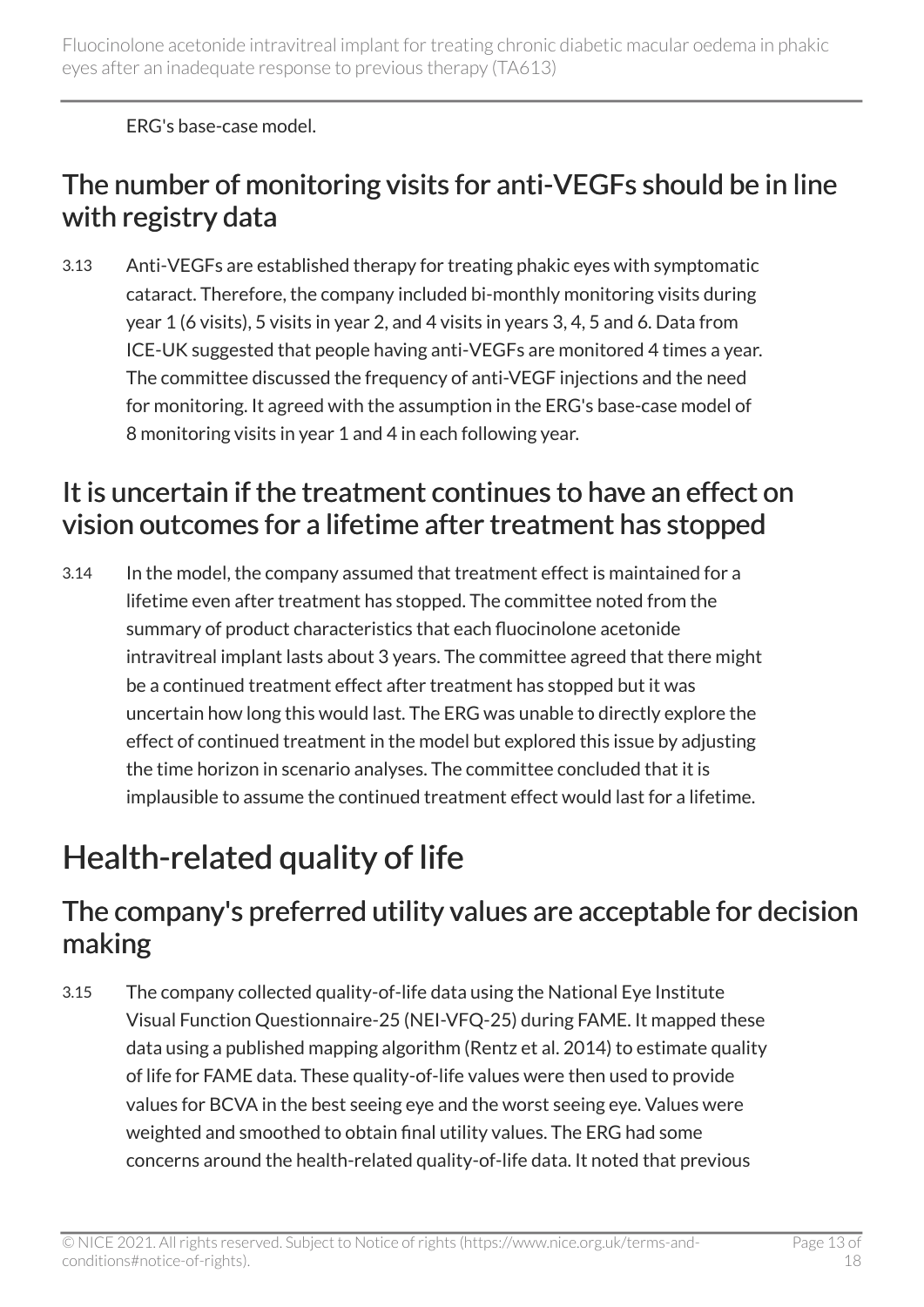NICE appraisals within ocular diseases used the experimental lenses study by Czoski-Murray et al. (2009). The ERG provided some scenario analyses exploring the impact of different utility estimates on the cost effectiveness. The committee agreed that a disease specific instrument might be more responsive to changes in people's BCVA than the generic EQ-5D (NICE's preferred utility instrument). The committee accepted that there are different options to capture health-related quality of life for people with diabetic macular oedema. It was aware that carers' health-related quality of life may also be affected, but that it had not been shown evidence to capture this. Overall, the committee concluded that the use of NEI-VFG-25 and mapping algorithm was acceptable.

### <span id="page-13-0"></span>Cost-effectiveness results

#### The ICERs are highly uncertain, and there is no single most plausible ICER, but all plausible ICERs exceed £30,000 per quality-adjusted life year (QALY) gained

- 3.16 The company's deterministic base case suggested that the ICER for the fluocinolone acetonide intravitreal implant compared with laser therapy and anti-VEGFs combined was £2,187 per QALY gained. The committee noted that the company had not submitted new evidence or updated cost-effectiveness analyses at consultation. All analyses included the confidential commercial arrangement discount for the fluocinolone acetonide intravitreal implant. The ERG suggested several changes to the company's base-case model:
	- FAME sham treatment effect for usual care (see [section](#page-10-0) 3.9).
	- Year 3 retreatment maintains vision (see [section](#page-11-0) 3.11).
	- Number of implants is 1.13 in the first 3 years in line with the IRISS study (see [section](#page-10-1) 3.10).
	- Increase in the percentage of responders to fluocinolone acetonide intravitreal implant (see [section](#page-11-1) 3.12).
	- Adjustment of monitoring visits for anti-VEGFs (see [section](#page-12-1) 3.13).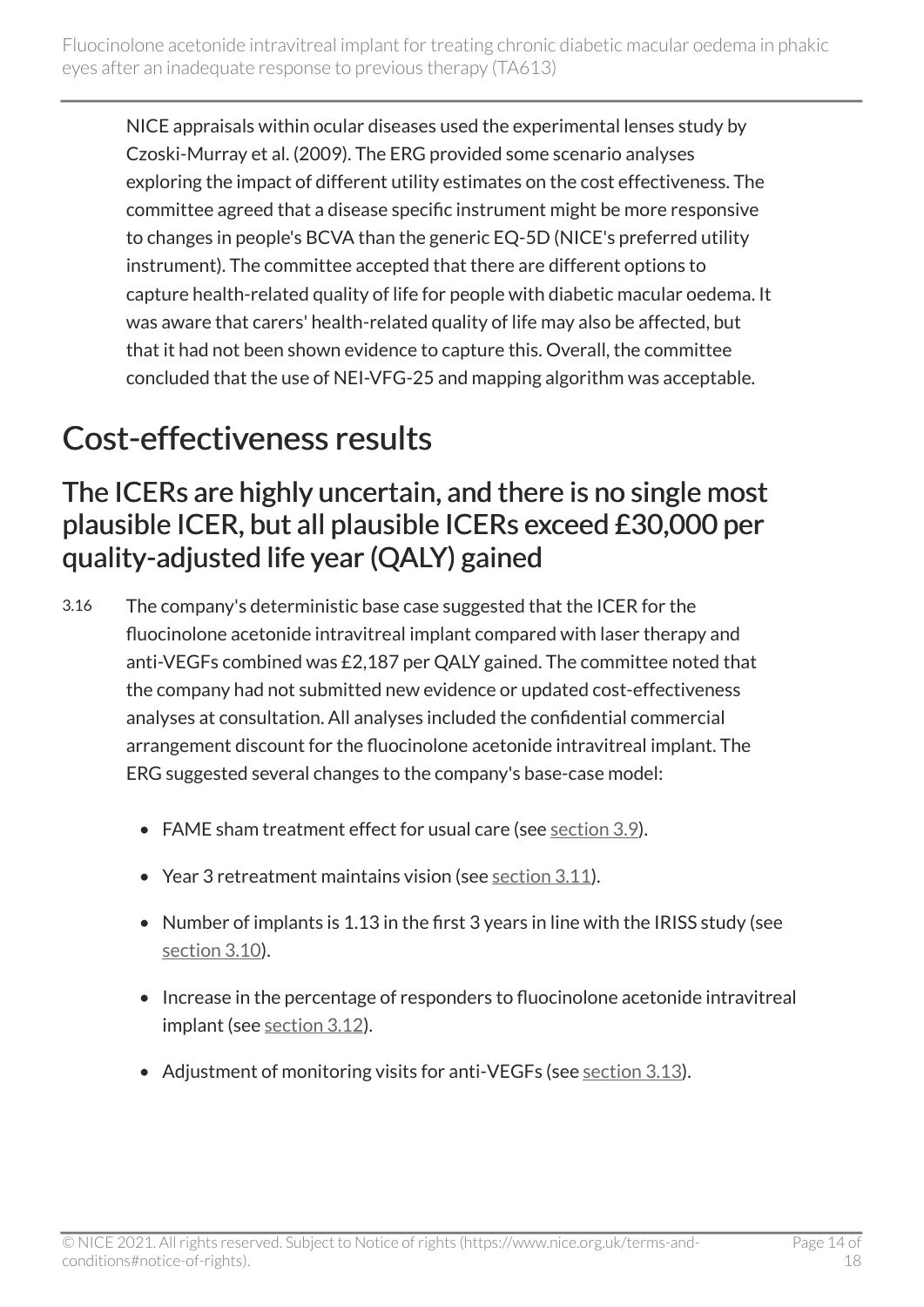• Minor corrections to the model structure.

When considered individually, most changes only had a small effect on the ICER. Modelling the net effectiveness (see section 3.9) reduced the QALY gain substantially and had the largest effect on the ICER (ICER changed to £73,256 per QALY gained). Combining all preferred ERG changes increased the ICER to £461,000 per QALY gained. The ERG reproduced the analyses to include the confidential commercial arrangement discount for the comparators. The resulting ERG base-case ICER was substantially higher than £30,000 per QALY gained (the exact ICER is confidential and cannot be reported here). The committee accepted most of the changes the ERG made (see sections 3.9 to 3.13), including the minor structural changes.

The committee discussed the additional sensitivity analyses done by the ERG and agreed that all explorations were valid, and most were clinically plausible. The committee understood that, for the ERG base case, the QALY gain for fluocinolone acetonide intravitreal implant was small, meaning the ICER changed dramatically between different clinically plausible scenarios. All were substantially higher than £30,000 per QALY gained. The ERG reproduced the sensitivity analyses to include the confidential commercial arrangement discount for the comparators. The resulting ICERs were substantially higher than £30,000 per QALY gained (the exact ICERs are confidential and cannot be reported here).

The committee noted that it had considered all available evidence. The committee concluded that the cost-effectiveness estimates were very uncertain but the most plausible ICERs were all substantially over £30,000 per QALY gained. This was higher than the range normally considered a cost-effective use of NHS resources. Therefore, it did not recommend fluocinolone acetonide intravitreal implant for treating chronic diabetic macular oedema that is insufficiently responsive to available therapies if the implant is to be used in an eye with a natural lens (phakic eye).

### <span id="page-14-0"></span>Innovation

#### The benefits of the fluocinolone acetonide intravitreal implant are captured in the cost-effectiveness analysis

3.17 The company considered the fluocinolone acetonide intravitreal implant to be innovative. The clinical experts stated that the fluocinolone acetonide intravitreal implant would be a substantial change in treating diabetic macular oedema in phakic eyes with symptomatic cataract because the long-lasting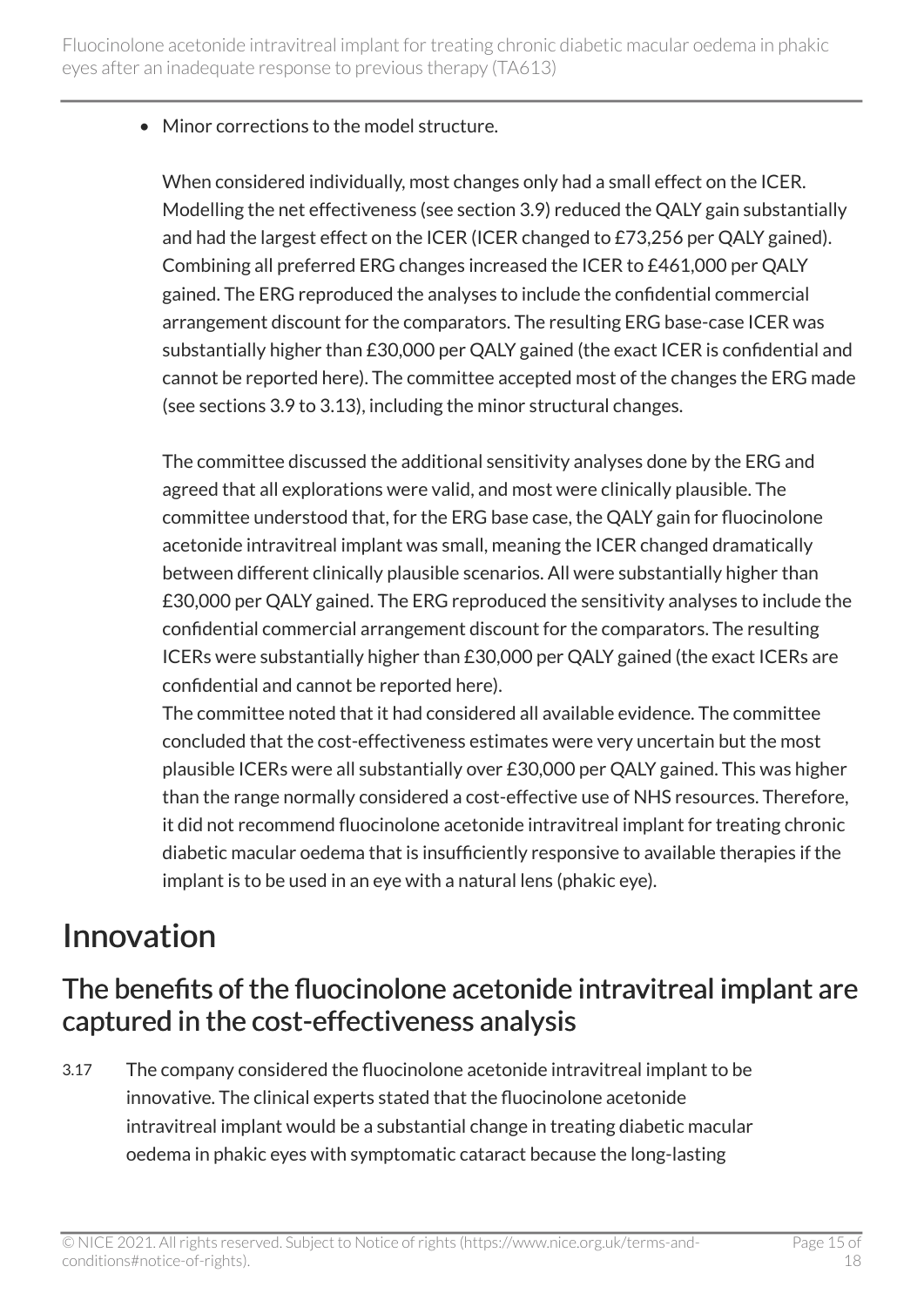effect reduces the need for repeated treatment and reduces treatment and follow-up burden. The committee concluded that fluocinolone acetonide intravitreal implant might be beneficial for the people with phakic eyes and symptomatic cataract but that it had not been shown evidence of any additional benefits that were not captured in the measurement of QALYs.

## <span id="page-15-0"></span>**Equality**

#### There are no equality issues relevant to the recommendation

3.18 The committee noted 2 potential equality issues raised by clinical experts. People with phakic eyes and symptomatic cataract are currently disadvantaged because they cannot have fluocinolone acetonide intravitreal implant. Some of these people continue to have anti-VEGFs even though their diabetic macular oedema does not respond well enough. These people must wait for cataract surgery before they can have the fluocinolone acetonide intravitreal implant. It was also noted in a consultation comment that people with cataract are often older with multiple comorbidities. The committee concluded that its recommendations do not have a different effect on people protected by the equality legislation than on the wider population. It concluded that there are no equality issues relevant to the recommendation.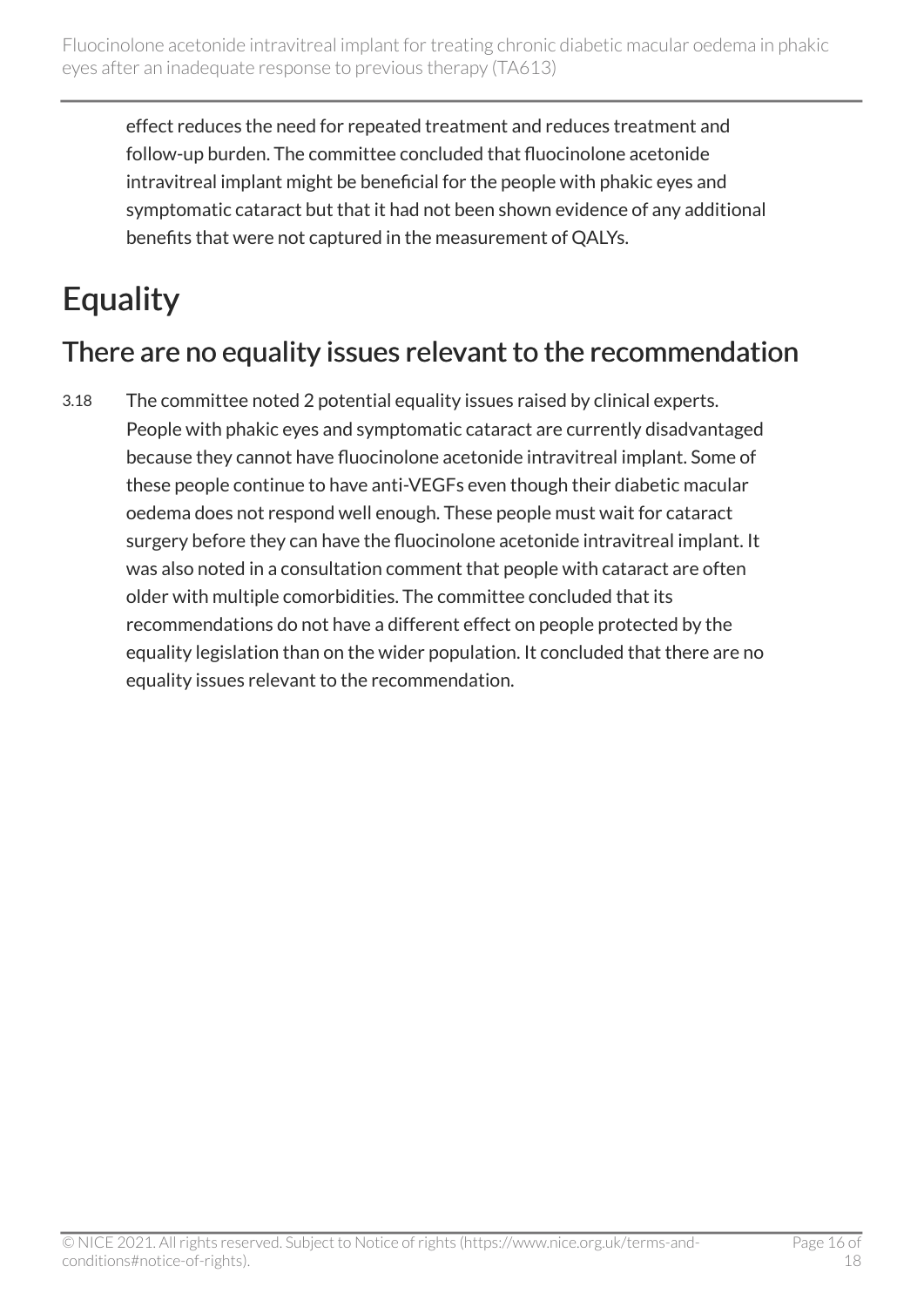# <span id="page-16-0"></span>4 Appraisal committee members and NICE project team

### <span id="page-16-1"></span>Appraisal committee members

The 4 technology appraisal committees are standing advisory committees of NICE. This topic was considered by [committee C](https://www.nice.org.uk/Get-Involved/Meetings-in-public/Technology-appraisal-Committee/Committee-C-Members).

Committee members are asked to declare any interests in the technology to be appraised. If it is considered there is a conflict of interest, the member is excluded from participating further in that appraisal.

The [minutes of each appraisal committee meeting](https://www.nice.org.uk/get-involved/meetings-in-public/technology-appraisal-committee), which include the names of the members who attended and their declarations of interests, are posted on the NICE website.

### <span id="page-16-2"></span>NICE project team

Each technology appraisal is assigned to a team consisting of 1 or more health technology analysts (who act as technical leads for the appraisal), a technical adviser and a project manager.

Verena Wolfram Technical lead

Alexandra Filby Technical adviser

#### Joanne Ekeledo and Louise Jafferally Project managers

ISBN: 978-1-4731-3599-4